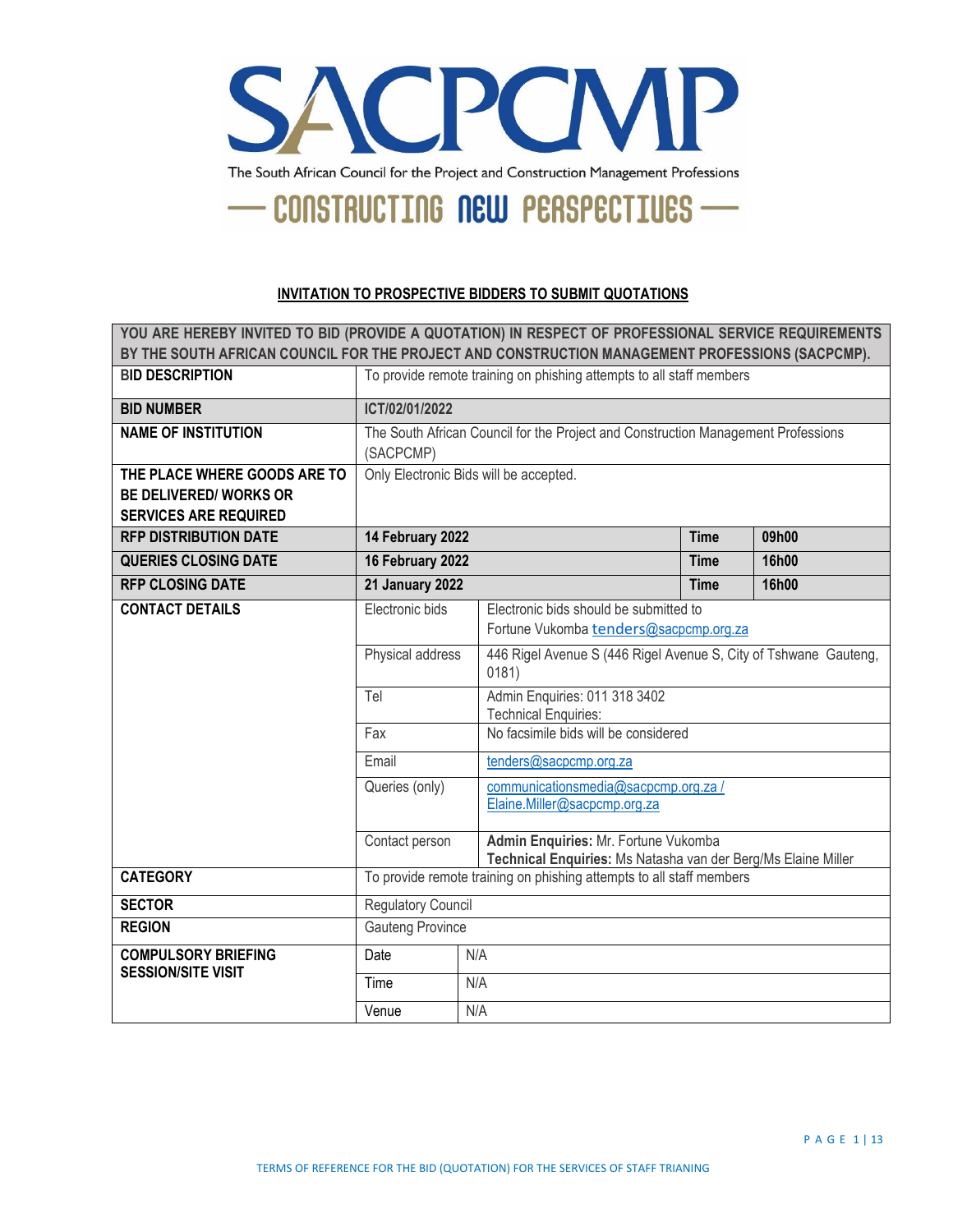# **BACKGROUND INFORMATION**

The South African Council for the Project and Construction Management Professions (SACPCMP) is a statutory body established by Section 2 of the Project and Construction Management Act (Act No.48 of 2000), is a juristic person established for statutory professional certification, registration and regulation of Project and Construction Management Professions in order to protect public interest. In line with the Construction Industry development initiatives, the Council continues to advance and promote the science and management practice of project and construction management thereby contributing towards promotion of the Construction and Built Environment industries.

It further regulates the Project and Construction Management Professions to protect the public by identifying the type and scope of work, registering professionals and maintaining a national register of professionals who adhere to a Code of Conduct.

It also accredits Project and Construction Management programmes at tertiary educational institutions and recognises Voluntary Associations who assist in the promotion of the professions under the SACPCMP (South African Council for the Project and Construction Management Professions) umbrella.

#### **OPERATIONS**

The SACPCMP operates in the Built Environment alongside the other five Councils being:

- The South African Council for the Architectural profession (SACAP),
- $\triangleright$  The Engineering Council of South Africa (ECSA),
- $\triangleright$  The South African Council for the Landscape Architectural Profession (SACLAP),
- The Council for the Quantity Surveying Profession (SACQSP)
- $\triangleright$  and The South African Council for the Property Valuers Profession (SACPVP).

The National Minister of Public Works and Infrastructure is the Executive Authority of the Council and communicates with the Council through the Council for the Built Environment (CBE), which is the overarching body that co-ordinates the activities of all six Built Environment Councils.

#### **SCOPE OF WORK**

The objective is to appoint a service provider for remote staff training on the following items. It is requested that potential service provider provide extensive references of such training and experience, with a minimum of 5 years' experience. The quotation needs to entail how each item will be addressed in a training session, supporting reference training material provided with each training session, approximate time for each training session and total cost to address all of the items below as well as a spot survey test after the training had been completed to ensure maximum retention of knowledge. A project plan covering all items and how many training sessions would be required to cover all of the below would be appreciated.

Below is the list of area's the awareness training it must cover.

- How to identify and address the following
- Phishing
- BYOD (Bring your own device security and policies)
- Social Media
- Passwords
- Inadvertent Disclosure
- Insider Threat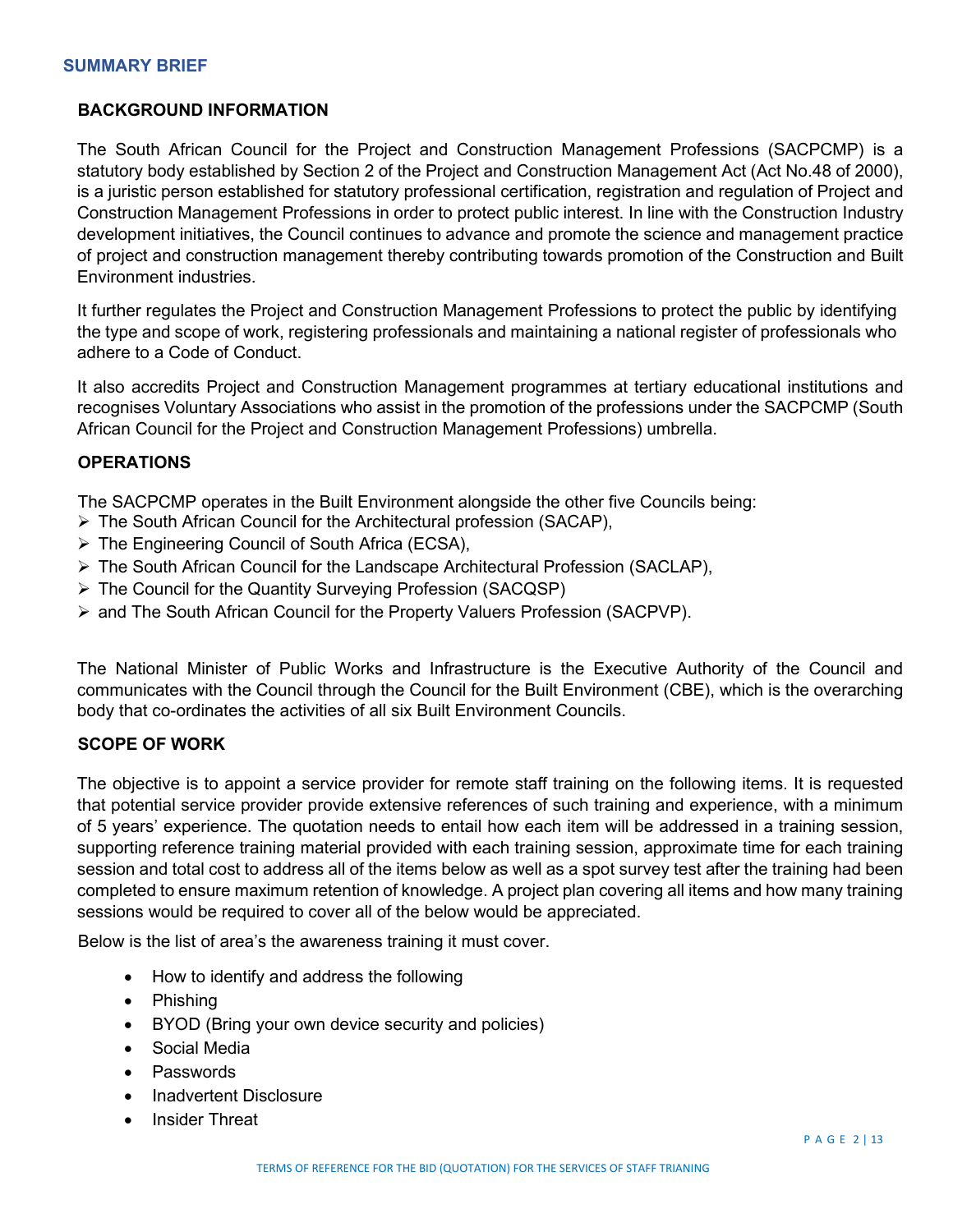- Shadow IT
- Storage devices
- Reporting Threats
- **Tailgating**

The potential service provider needs to be flexible on dates and times, in terms of training sessions arranged.

#### **QUERIES**

All queries must be provided in writing and directed to [communicationsmedia@sacpcmp.org.za](mailto:communicationsmedia@sacpcmp.org.za) and [Elaine.Miller@sacpcmp.org.za](mailto:Elaine.Miller@sacpcmp.org.za) during office hours between 09h00 and 16h30. Please note that responses will be communicated to all bidders, and it is therefore the responsibility of the bidder or their representative to ensure that they provide correct email addresses on their documents.

The SACPCMP reserves the right not to consider any proposal not fully completed. By accepting to take part in the proposal process, you agree to keep in confidence all information imparted to you in relation with the proposal process, not to disclose it to third parties and not to use it for other purpose than the proposal. The Respondent is responsible for all costs incurred in the preparation and submission of the proposal. Copy/s of any affiliations, memberships and/or accreditations that support your submission must be included in the proposal.

Kindly note that SACPCMP is entitled to:

- Amend any RFP conditions, validity period, specifications, or extend the closing date and/or time of RFP's before the closing date. All Respondents, to whom the RFP documents have been issued, will be advised in writing of such amendments in good time.
- Verify any information contained in a proposal.
- Not appoint any bidder.
- Vary, alter, and/or amend the terms of this RFP, at any time prior to the finalisation of its adjudication hereof.
- Disqualify proposals that contain an omission of disclosure of material information, that is factually inaccurate, and/or contains a misrepresentation.
- Not accept the lowest proposal or any proposal in part or in whole. The SACPCMP normally awards the contract to the bidder who proves to be fully capable of handling the contract and whose proposal is technically acceptable and/or financially advantageous to the SACPCMP.
- Appointment as a successful contractor shall be subject to the parties agreeing to mutually acceptable contractual terms and conditions. In the event of the parties failing to reach such agreement within 30 (thirty) days from the appointment date, the SACPCMP shall be entitled to appoint the contractor who was rated 2nd (second), and so on.
- Cancel or withdraw from this RFP as a whole or in part without furnishing reasons and without attracting any liability.
- This proposal and its acceptance shall be subject to the terms and conditions contained in this RFP document.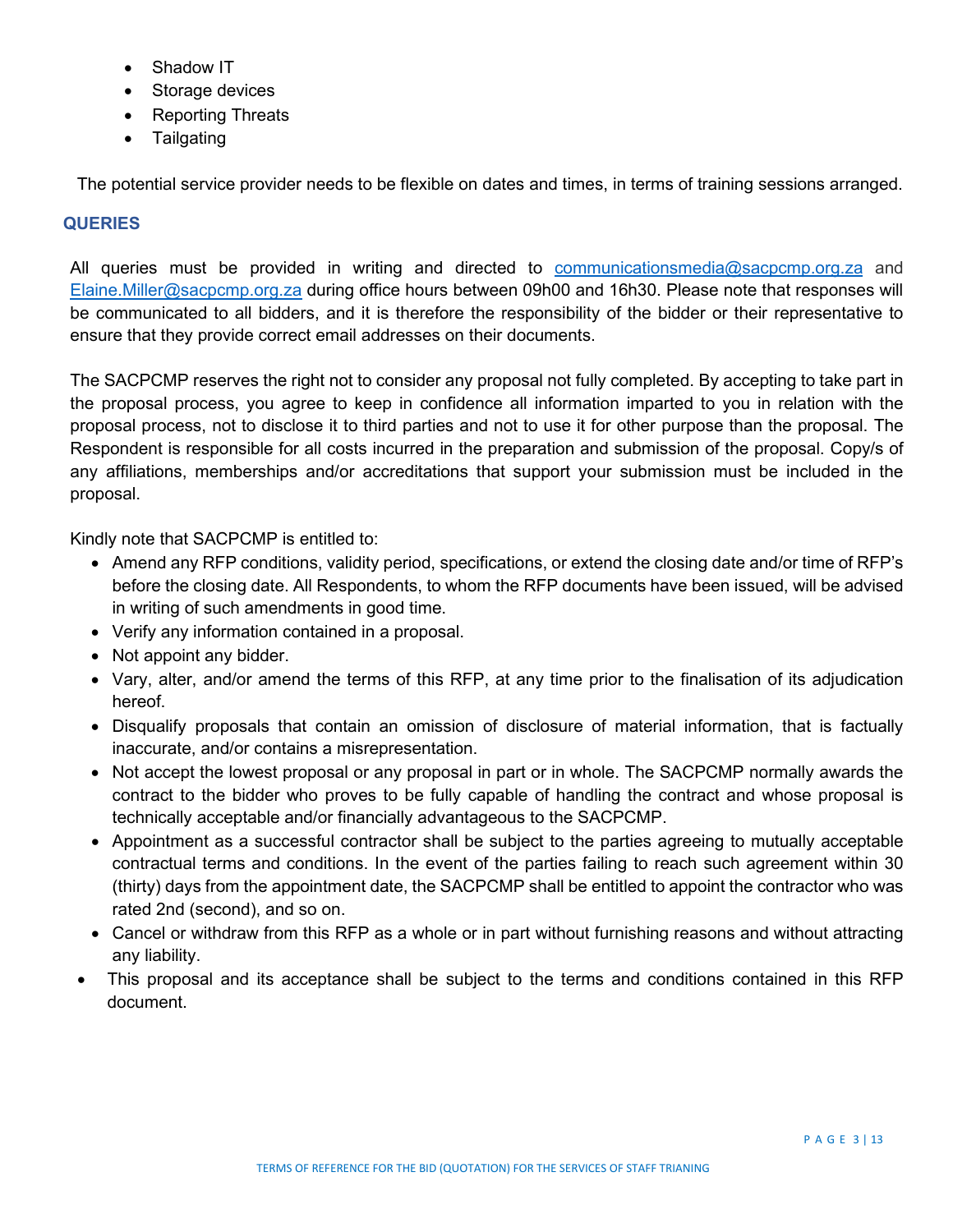Bids shall include all relevant information about the bidder as indicated in the advertisement, which will enable the SACPCMP to assess the service provider's competence. Responding service providers will be evaluated on the quality of the written proposals as well as oral presentations to Management Committee and or samples of previous work provided. All proposals should be submitted by 16h00 on **21 February 2022.** 

The Finance Department Subject Line: **Bid Reference Number** Fortune Vukomba Email: [tenders@sacpcmp.org.za](mailto:tenders@sacpcmp.org.za)

# **SUBMISSION DOCUMENT**

#### **SUBMISSION**

All quotations must be submitted on the official forms provided and should not be re-typed. Please ensure electronic submissions are received before the respective deadlines, which must include the following:

- Company Information
	- Company Profile
		- $\circ$  The service provider must have a minimum of five (5) years' experience and expertise in providing similar service.
		- o Client references on similar assignments
- Quotation/ Pricing
	- $\circ$  The quoted price must be in South African Rands and be inclusive of 15% Vat, if VAT registered vendor.
	- $\circ$  All quotations should include all aspects noted in the brief provided above.
- **Forms (Compulsory Documents)**

**This relates to the application for inclusion in the Database of Service Providers**

- o **SBD 6.1 Form**
- o **National Treasury Central Supplier Database CSD Form (Proof of registration on the CSD needs to be provided)**
- o **Tax clearance certificate (No service provider will be considered if their tax matters are not up to date with SARS.) (Addendum B)**

# **FAILURE TO COMPLY**

Proposals will be disqualified or excluded under the following conditions:

- Any quotation submitted after the closing date and time shall **NOT** be considered.
- Ensure that your proposal/quotation clearly covers **ALL** the above aspects of the RFP.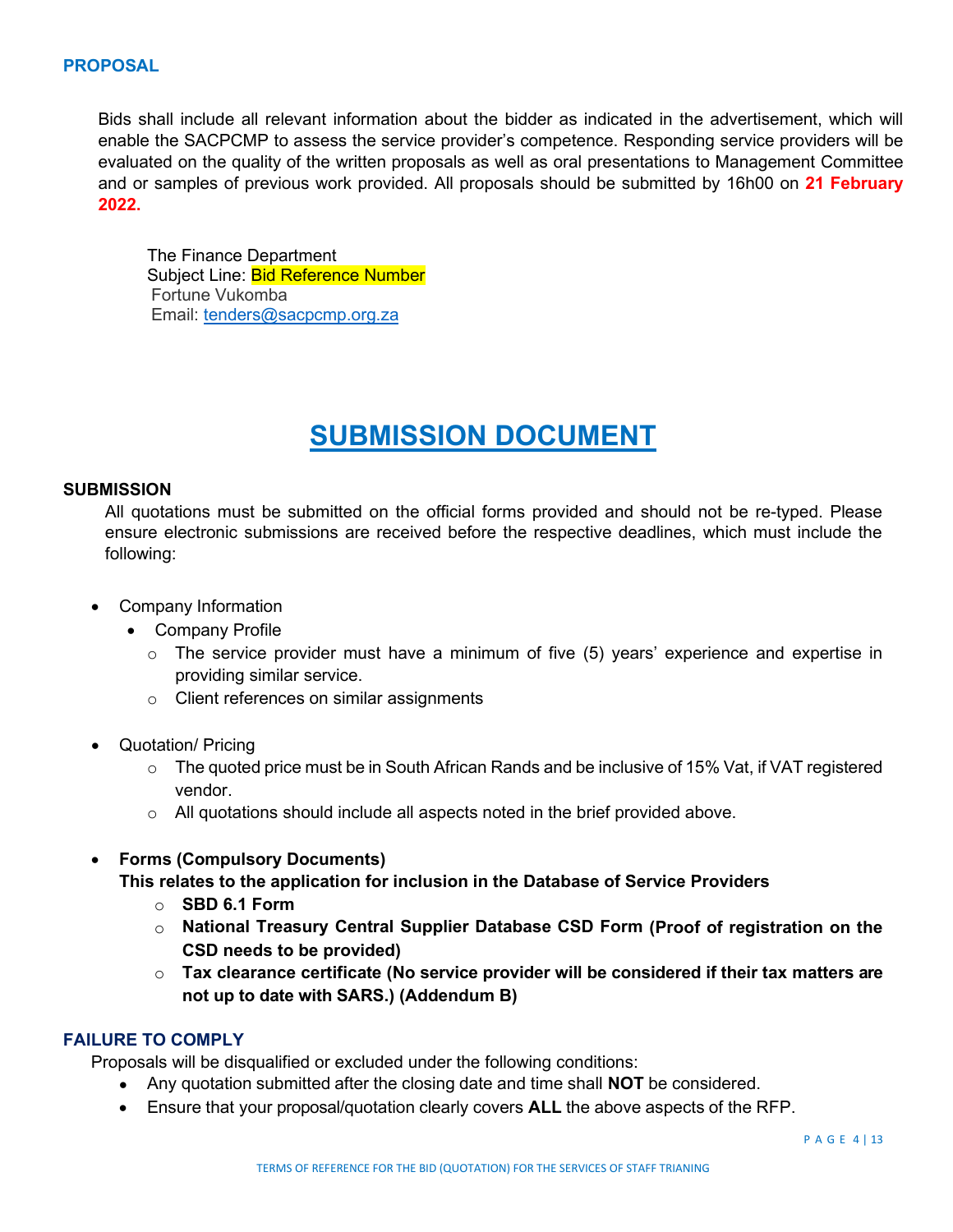- **DO NOT** include insurance to your quote as SACPCMP provides its own insurance.
- **ALL QUOTATIONS and ENQUIRIES** are to be addressed to the respective person stipulated on the Request for Proposal document.
- The SACPCMP reserves the right to cancel the procurement process at any time without notice, and not issue the order.
- Conditional quotations will be subject to SACPCMP acceptance and approval processes.
- The onus will rest with the service provider who has been awarded the services to inform SACPCMP of any changes to the information provided on such SBD forms. Failure to do so will result in misrepresentation of facts/ information and may results in SACPCMP terminating the service or contract.
- Payment terms: compliant invoices will be processed 30 days after receipt of invoice.

#### **BID EVALUATION:**

The bid evaluation process is expected to take place during June and will be based on the following table.

| <b>Evaluation criteria</b> | <b>Points</b> |
|----------------------------|---------------|
| Price                      | 80%           |
| <b>BBBEE</b>               | 20%           |
| <b>Maximum Points</b>      | 100%          |

## **PERIOD OF CONTRACT**

The contract period will be for a period of 60 days (two months) for the completion of all of above (deinstallations at old office premises and re-installation in new office premises), as well as testing all in working before final invoice will be settled.

#### **GENERAL CONDITIONS OF CONTRACT**

General Conditions of Contract (GCC) as per National Treasury will apply. Service providers must familiarise themselves with these conditions as they will be applicable throughout the duration of the contract period.

#### **CONTRACT MANAGEMENT**

The Service Provider will be required to sign a Standard Contract based for the duration and value of services.

 **Authorised Bidder's Signature Date**

 $\overline{\phantom{a}}$  ,  $\overline{\phantom{a}}$  ,  $\overline{\phantom{a}}$  ,  $\overline{\phantom{a}}$  ,  $\overline{\phantom{a}}$  ,  $\overline{\phantom{a}}$  ,  $\overline{\phantom{a}}$  ,  $\overline{\phantom{a}}$  ,  $\overline{\phantom{a}}$  ,  $\overline{\phantom{a}}$  ,  $\overline{\phantom{a}}$  ,  $\overline{\phantom{a}}$  ,  $\overline{\phantom{a}}$  ,  $\overline{\phantom{a}}$  ,  $\overline{\phantom{a}}$  ,  $\overline{\phantom{a}}$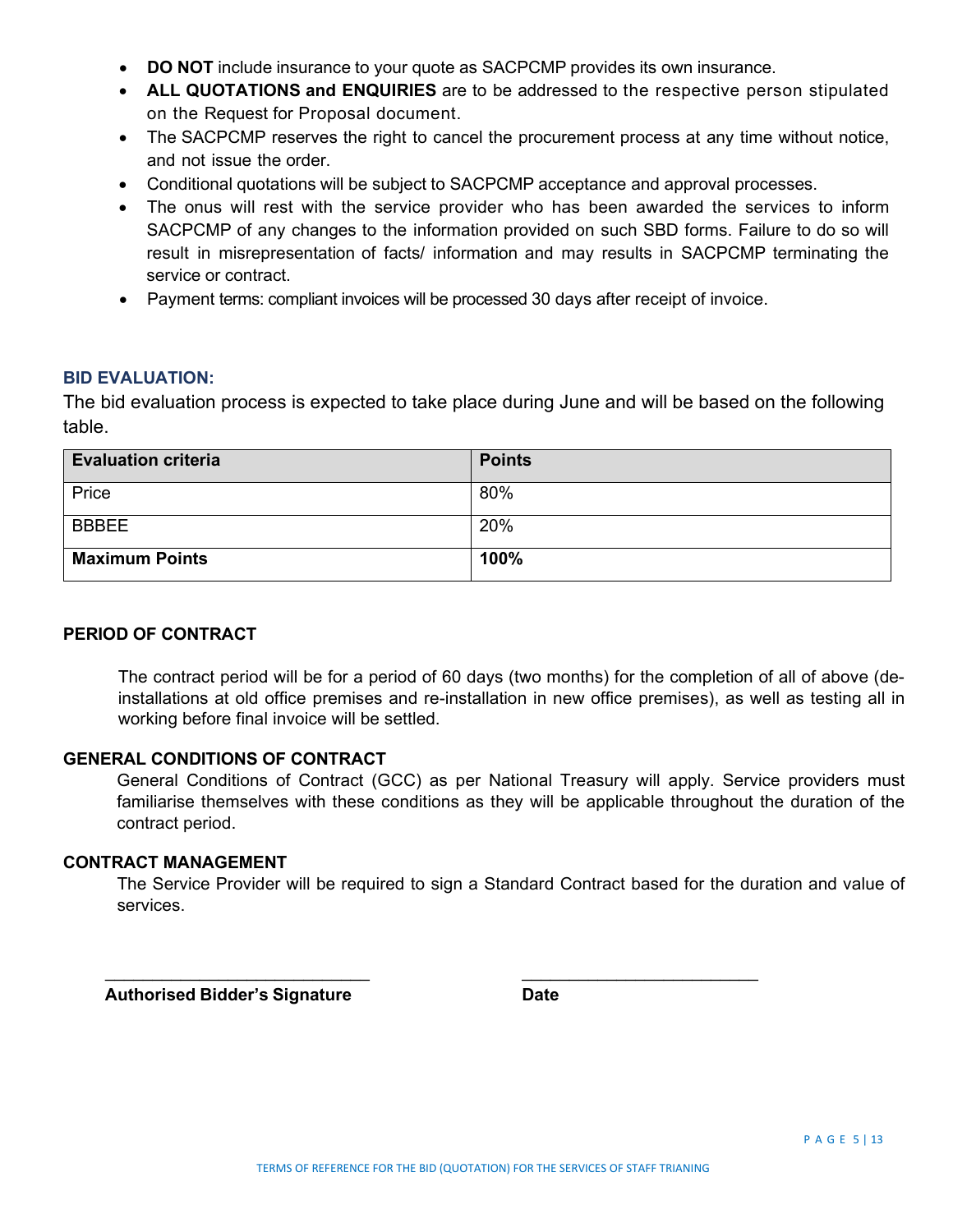# **PREFERENTIAL PROCUREMENT POLICY FRAMEWORK ACT**

This request for quotation (RFP) will be evaluated on functionality and the 80:20-point systems as stipulated in the Preferential Procurement Policy Framework Act (Act number 5 of 2000) & SACPCMP's Supply Chain Management Policies and Procedures.

(For more information on the PPPFA please click on the link below [https://www.thedti.gov.za/economic\\_empowerment/docs/PPPFA%20Regulation.pdf\)](https://www.thedti.gov.za/economic_empowerment/docs/PPPFA%20Regulation.pdf)

# **TERMS AND CONDITIONS:**

- 1. All goods or services procured will be subjected to SACPCMP Procurement Policy and Procedures.
- 2. It is the responsibility of the prospective bidders / service providers to submit valid Tax Clearance Certificates. Failure to do so may invalidate the bid submitted in terms of the RFP.
- 3. All invoices submitted for payment need to stipulate the **SACPCMP's VAT number; 4100199787** as per Section 20 of the VAT Act.) as well as that of the service provider (if VAT registered).
- 4. I (the service provider) certify that all the required information, relevant forms have been completed and furnished as part of the bid.
- 7. I (the service provider) hereby agree that should I be awarded this RFP and fail to deliver or perform on the award; the SACPCMP will have the right to enforce Regulation 13 of the Preferential Procurement Regulations.
- 8. This RFP is subject to the provisions made in the General Conditions of Contract, as issued by National Treasury, including its revisions.
- 9. I (the service provider) hereby agree that the SACPCMP may restrict me from business if my company does not perform or deliver on services/ supplies received.
- 10. I (the service provider) hereby agree that the onus is on the supplier not to accept orders or make deliveries that will result in overspending on the amount awarded on this RFP. I also accept that I will not be paid by the SACPCMP for any over expenditure.

SIGNATURE OF BIDDER: **WE are all that the set of the set of the set of the set of the set of the set of the set of the set of the set of the set of the set of the set of the set of the set of the set of the set of the set** 

CAPACITY: \_\_\_\_\_\_\_\_\_\_\_\_\_\_\_\_\_\_\_\_\_\_\_\_\_\_\_\_\_\_\_\_\_\_\_\_

COMPANY STAMP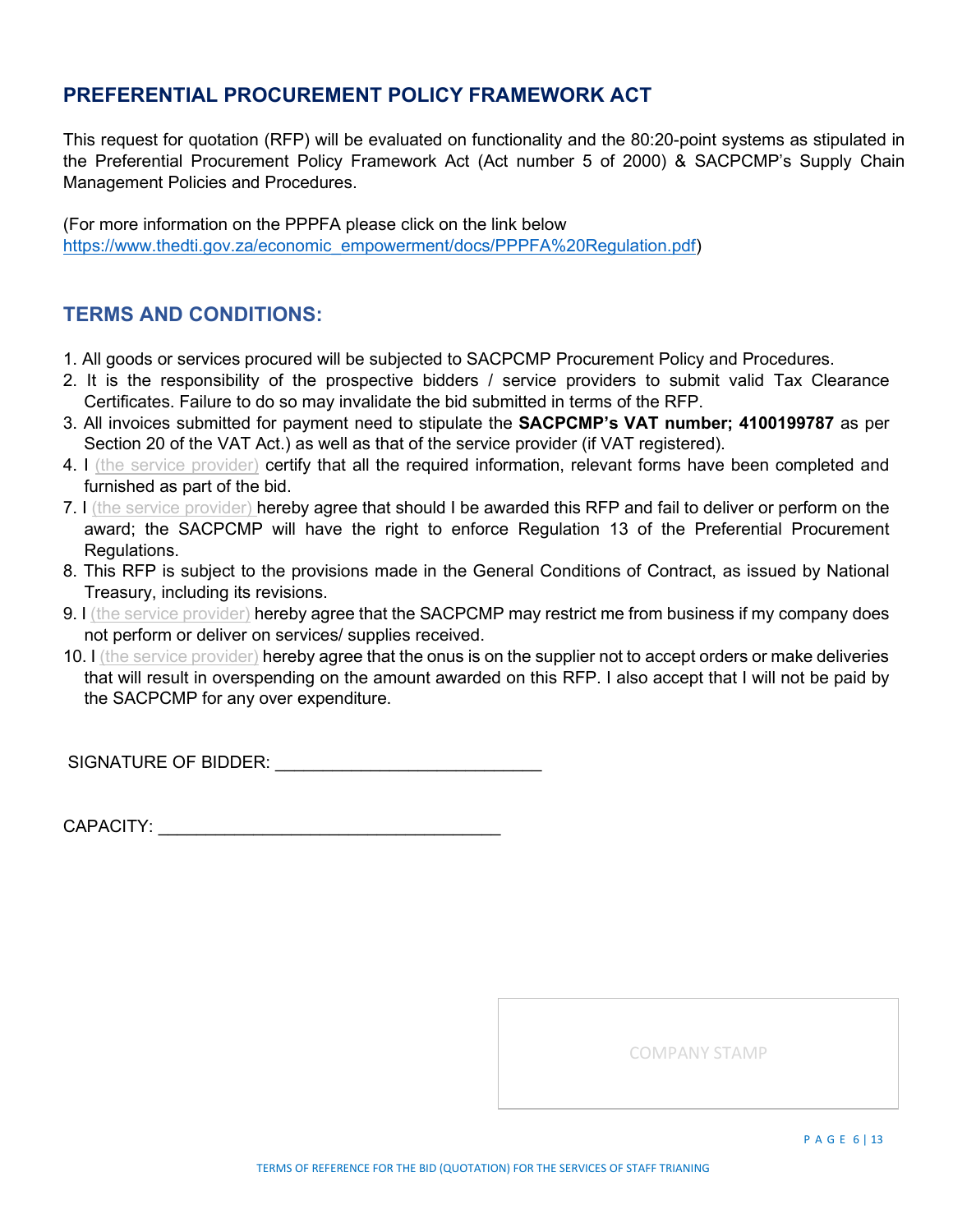#### **SBD 6.1**

## **PREFERENCE POINTS CLAIM FORM IN TERMS OF THE PREFERENTIAL PROCUREMENT REGULATIONS 2017**

This preference form must form part of all bids/ proposals submitted. It contains general information and serves as a claim form for preference points for Broad-Based Black Economic Empowerment (B-BBEE) Status Level of Contribution.

**NB: BEFORE COMPLETING THIS FORM , BIDDERS/ POTENTIAL SERVICE PROVIDERS MUST STUDY THE GENERAL CONDITIONS, DEFINITIONS AND DIRECTIVES APPLICABLE IN RESPECT OF B-BBEE, AS PRESCRIBED IN THE PREFERENTIAL PROCUREMENT REGULATIONS, 2017.**

#### **1. GENERAL CONDITIONS**

- 1.1 The following preference point systems are applicable to all bids/ proposals:
	- the 80/20 system for requirements with a Rand value of above R30,000 and up to R50 000 000 (all applicable taxes included); and
	- the 90/10 system for requirements with a Rand value above R50 000 000 (all applicable taxes included).
- 1.2 The value of this bid cannot exceed an estimated amount of R50 000 000 (including all applicable taxes) and therefore the 80/20preferential procurement point system shall be applicable.
- 1.3 Preference points for this bid shall be awarded for:
	- (a) Price; and
	- (b) B-BBEE Status Level of Contribution.
- 1.4 The maximum points for this bid/ proposal are allocated as follows:

| <b>Description</b>                                | <b>Points</b> |
|---------------------------------------------------|---------------|
| Price                                             | 80            |
| B-BBEE status level of contribution               | 20            |
| Total points for Price and B-BBEE must not exceed | 100           |

- 1.6 Failure on the part of a bidder/ service provider to submit proof of B-BBEE Status level of contribution together with the bid, will be interpreted that preference points for B-BBEE status level of contribution are not claimed.
- 1.6 The purchaser reserves the right to require of a bidder, either before a bid is adjudicated or at any time subsequently, to substantiate any claim deemed fit in any manner required by the purchaser.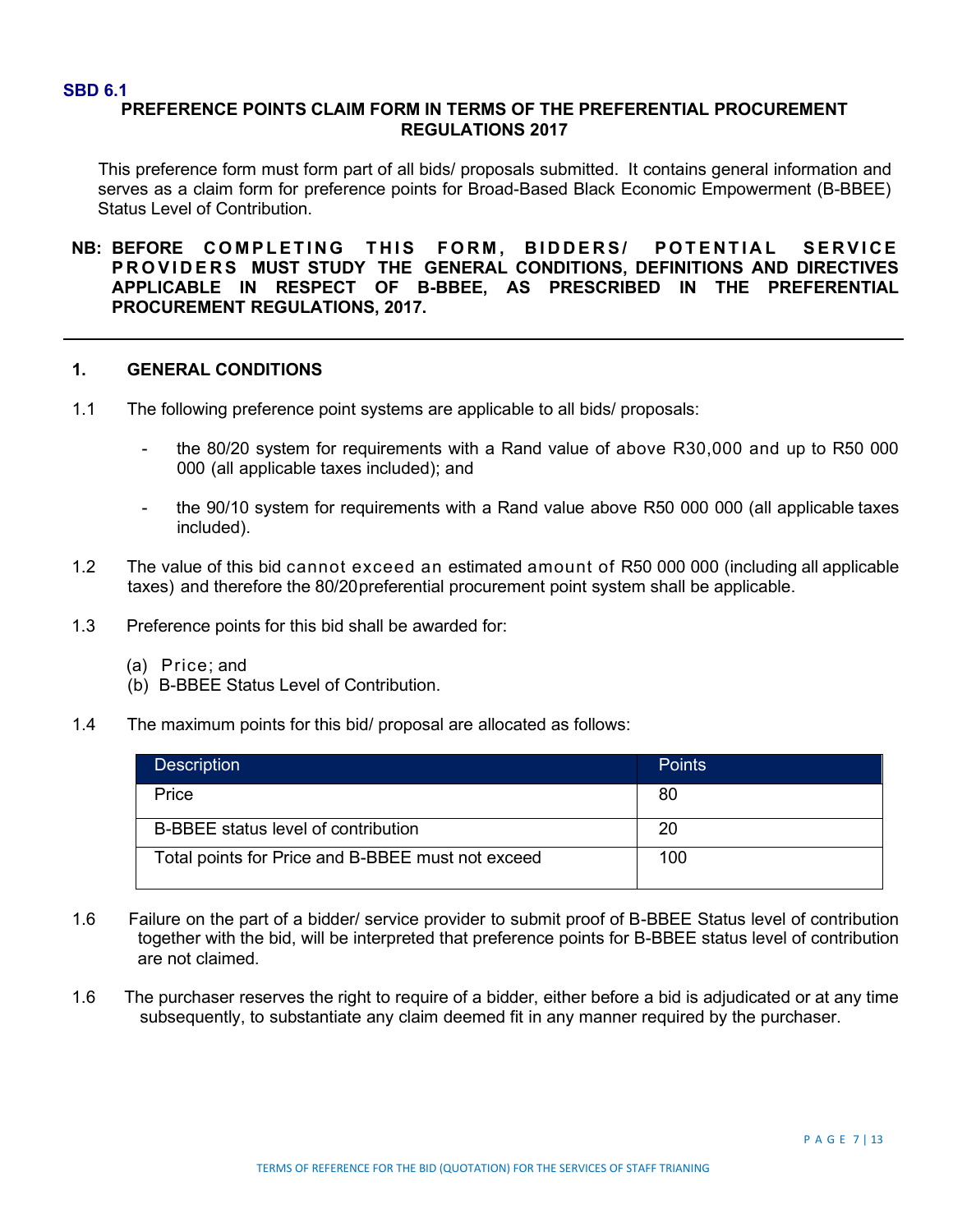# **DEFINITIONS**

(a) **"B-BBEE"** means Broad-Based Black Economic Empowerment as defined in section 1 of the Broad-Based Black Economic Empowerment Act.

- (b) "**B-BBEE status level of contributor"** means the B-BBEE status of an entity in terms of a code of good practice on black economic empowerment, issued in terms of section 9(1) of the Broad-Based Black Economic Empowerment Act.
- (c) **"bid"** means a written offer in a prescribed or stipulated form in response to an invitation by an organ of state for the provision of goods or services, through price quotations, advertised competitive bidding processes or proposals.
- (d) **"Broad-Based Black Economic Empowerment Act"** means the Broad-Based Black Economic Empowerment Act, 2003 (Act No. 53 of 2003).
- (e) **"EME"** means an Exempted Micro Enterprise in terms of a code of good practice on black economic empowerment issued in terms of section 9 (1) of the Broad-Based Black Economic Empowerment Act.
- (f) **"functionality"** means the ability of a tenderer to provide goods or services in accordance with specifications as set out in the tender documents.
- (g) **"prices"** includes all applicable taxes less all unconditional discounts.
- (h) **"proof of B-BBEE status level of contributor"** means:
	- 1) B-BBEE Status level certificate issued by an authorized body or person.
	- 2) A sworn affidavit as prescribed by the B-BBEE Codes of Good Practice.
	- 3) Any other requirement prescribed in terms of the B-BBEE Act.
- (i) **"QSE"** means a qualifying small business enterprise in terms of a code of good practice on black economic empowerment issued in terms of section 9 (1) of the Broad-Based Black Economic Empowerment Act.
- (j) **"Rand value"** means the total estimated value of a contract in Rand, calculated at the time of bid invitation, and includes all applicable taxes.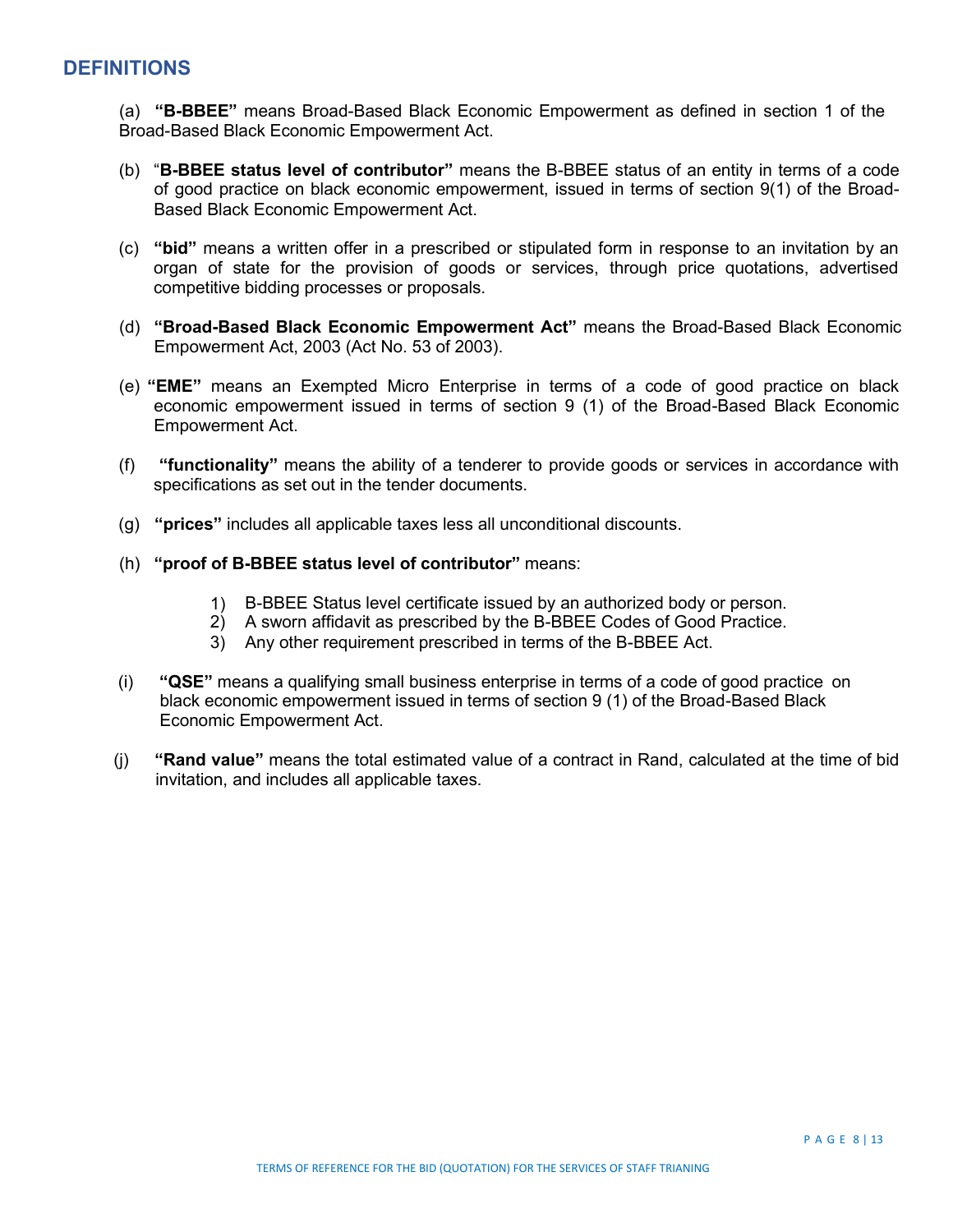# **POINTS AWARDED FOR PRICE**

#### **THE 80/20 OR 90/10 PREFERENCE POINT SYSTEMS**

A maximum of 80 or 90 points is allocated for price on the following basis:

|        |     | 80/20                                                 | or | 90/10                                            |  |
|--------|-----|-------------------------------------------------------|----|--------------------------------------------------|--|
|        |     | $\Box$ $Pt \Box P$ min $\Box$                         |    | $Ps \Box 90^{\Box}1 \Box$ Pt $\Box$ P min $\Box$ |  |
| Where- |     | Pmin                                                  | or | 00 <u>- Ivan I</u><br>$P$ min $\Box$             |  |
| Ps     |     | Points scored for price of bid under<br>consideration |    |                                                  |  |
| Pt     | $=$ | Price of bid under consideration                      |    |                                                  |  |
| Pmin   | $=$ | Price of lowest acceptable bid                        |    |                                                  |  |

#### **4.1 POINTS AWARDED FOR B-BBEE STATUS LEVEL OF CONTRIBUTOR**

In terms of Regulation 6 (2) and 7 (2) of the Preferential Procurement Regulations, preference points must be awarded to a bidder for attaining the B-BBEE status level of contribution in accordance with the table below:

| <b>B-BBEE Status Level of</b><br><b>Contributor</b> | <b>Number of points</b><br>(90/10 system) | <b>Number of points</b><br>(80/20 system) |
|-----------------------------------------------------|-------------------------------------------|-------------------------------------------|
|                                                     |                                           | 20                                        |
| ◠                                                   | 9                                         | 18                                        |
|                                                     |                                           | 14                                        |
|                                                     | 5                                         | 12                                        |
| 5                                                   |                                           | 8                                         |
|                                                     |                                           |                                           |
|                                                     | っ                                         |                                           |
|                                                     |                                           |                                           |
| Non-compliant contributor                           |                                           |                                           |

# **BID DECLARATION**

5.1 Bidders who claim points in respect of B-BBEE Status Level of Contribution must complete the following:

# **6. B-BBEE STATUS LEVEL OF CONTRIBUTOR CLAIMED IN TERMS OF PARAGRAPHS 1.4 AND 4.1**

6.1 B-BBEE Status Level of Contributor: ……….……… (maximum of 10 or 20 points)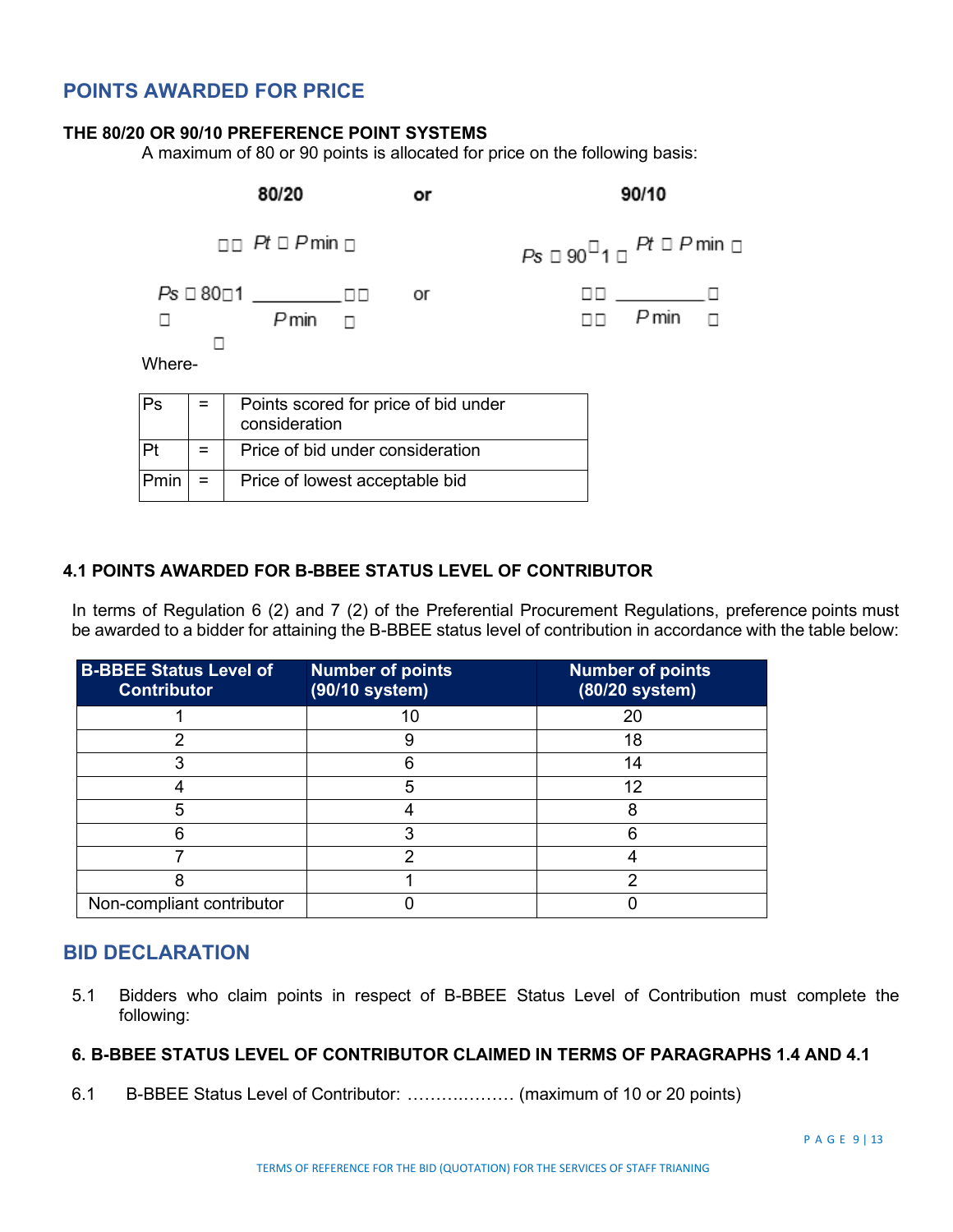(Points claimed in respect of paragraph 7.1 must be in accordance with the table reflected in paragraph 4.1 and must be substantiated by relevant proof of B-BBEE status level of contributor.

#### **7. SUB-CONTRACTING**

7.1 Will any portion of the contract be sub-contracted? (*Tick applicable box*)

- 7.1.1. If yes, please indicate:
	- i) What percentage of the contract will be subcontracted..........................%
	- ii) The name of the sub-contractor…………………………………………………..
	- iii) The B-BBEE status level of the sub-contractor.............................……………..
	- iv) Whether the sub-contractor is an EME or QSE *(Tick applicable box*)
		- YE I NO
	- v) Specify, by ticking the appropriate box, if subcontracting with an enterprise in terms of Preferential Procurement Regulations,2017:

| Designated Group: An EME or QSE which is at last 51% owned by:    | <b>EME</b> | QSE |
|-------------------------------------------------------------------|------------|-----|
|                                                                   | V          | V   |
| <b>Black people</b>                                               |            |     |
| Black people who are youth                                        |            |     |
| Black people who are women                                        |            |     |
| Black people with disabilities                                    |            |     |
| Black people living in rural or underdeveloped areas or townships |            |     |
| Cooperative owned by black people                                 |            |     |
| Black people who are military veterans                            |            |     |
| <b>OR</b>                                                         |            |     |
| Any EME                                                           |            |     |
| Any QSE                                                           |            |     |

## **8**. **DECLARATION WITH REGARD TO COMPANY/FIRM**

- 8.1 Name of company name firm…………………………………………………………….
- 8.2 VAT registration number……………………………….…………………………………
- 8.3 Company registration number……….………………………………………………….
- 8.4 TYPE OF COMPANY/ FIRM [TICK APPLICABLE BOX]
	- □ Partnership/Joint Venture / Consortium
	- □ One-person business/sole propriety
	- □ Close corporation
	- D Company
	- (Pty) Limited

#### 8.5 DESCRIBE PRINCIPAL BUSINESS ACTIVITIES

………………………………………………………………………………………………

………………………………………………………………………………………………

#### 8.6 COMPANY CLASSIFICATION [TICK APPLICABLE BOX]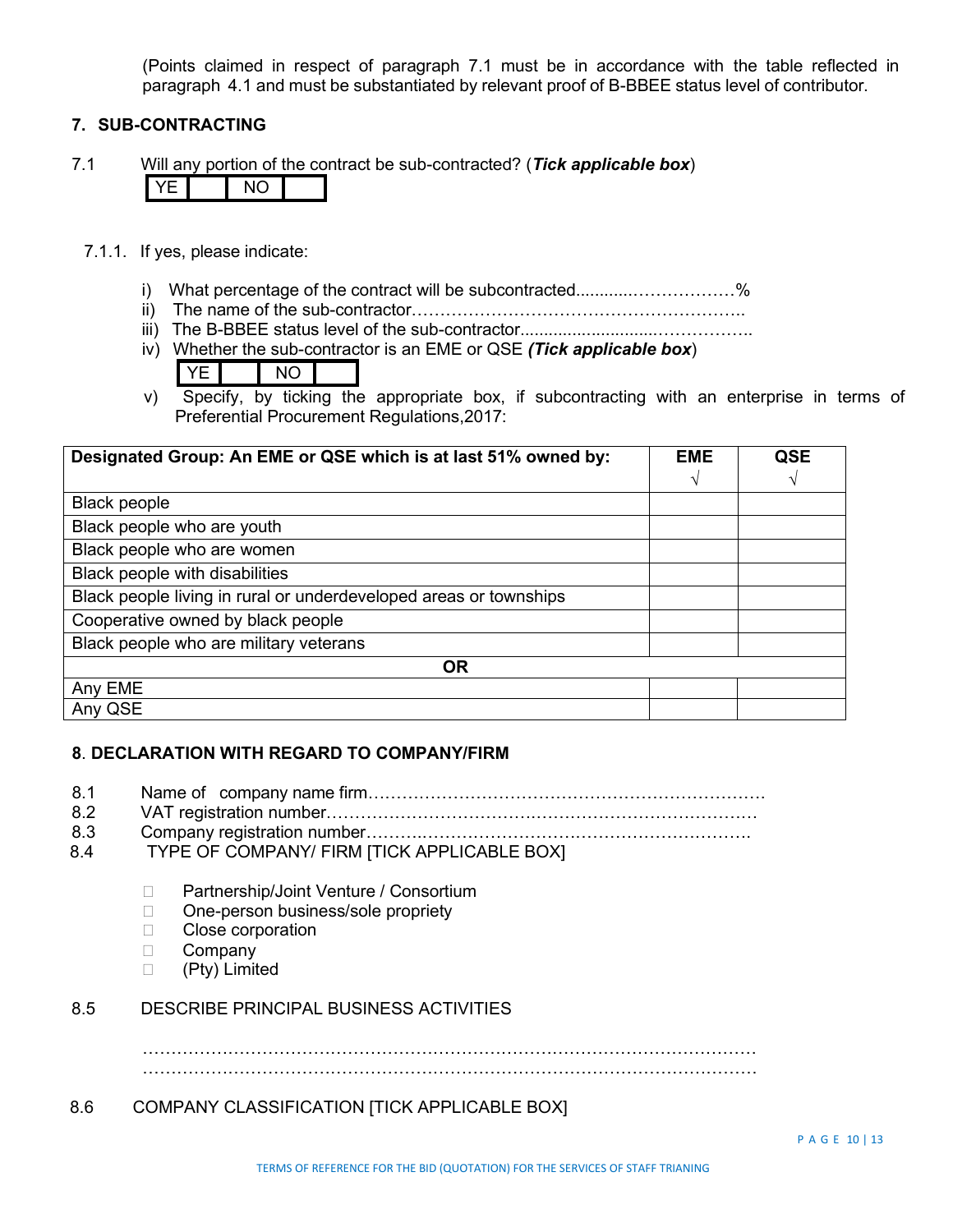- Manufacturer
- □ Supplier
- □ Professional service provider
- $\Box$  Other service providers, e.g. transporter, etc.
- 8.7 Total number of years the company/firm has been in business………………………
- 8.8 I/we, the undersigned, who is / are duly authorised to do so on behalf of the company/firm, certify that the points claimed, based on the B-BBE status level of contributor indicated in paragraphs 1.4 and 6.1 of the foregoing certificate, qualifies the company/ firm for the preference(s) shown and I / we acknowledge that:
	- i) The information furnished is true and correct.
	- ii) The preference points claimed are in accordance with the General Conditions as indicated in paragraph 1 of this form.
	- iii) In the event of a contract being awarded as a result of points claimed as shown in paragraphs 1.4 and 6.1, the contractor may be required to furnish documentary proof to the satisfaction of the purchaser that the claims are correct.
	- iv) If the B-BBEE status level of contributor has been claimed or obtained on a fraudulent basis or any of the conditions of contract have not been fulfilled, the purchaser may, in addition to any other remedy it may have –
		- (a) disqualify the person from the bidding process.
		- (b) recover costs, losses or damages it has incurred or suffered as a result of that person's conduct.
		- (c) cancel the contract and claim any damages which it has suffered as a result of having to make less favorable arrangements due to such cancellation.
		- (d) recommend that the bidder or contractor, its shareholders and directors, or only the shareholders and directors who acted on a fraudulent basis, be restricted by the National Treasury from obtaining business from any organ of state for a period not exceeding 10 years, after the *audi alteram partem* (hear the other side) rule has been applied; and
		- (e) forward the matter for criminal prosecution.

| <b>WITNESSES</b> | SIGNATURE(S) OF BIDDERS(S) |
|------------------|----------------------------|
| ◠                | DATE:<br>ADDRESS:          |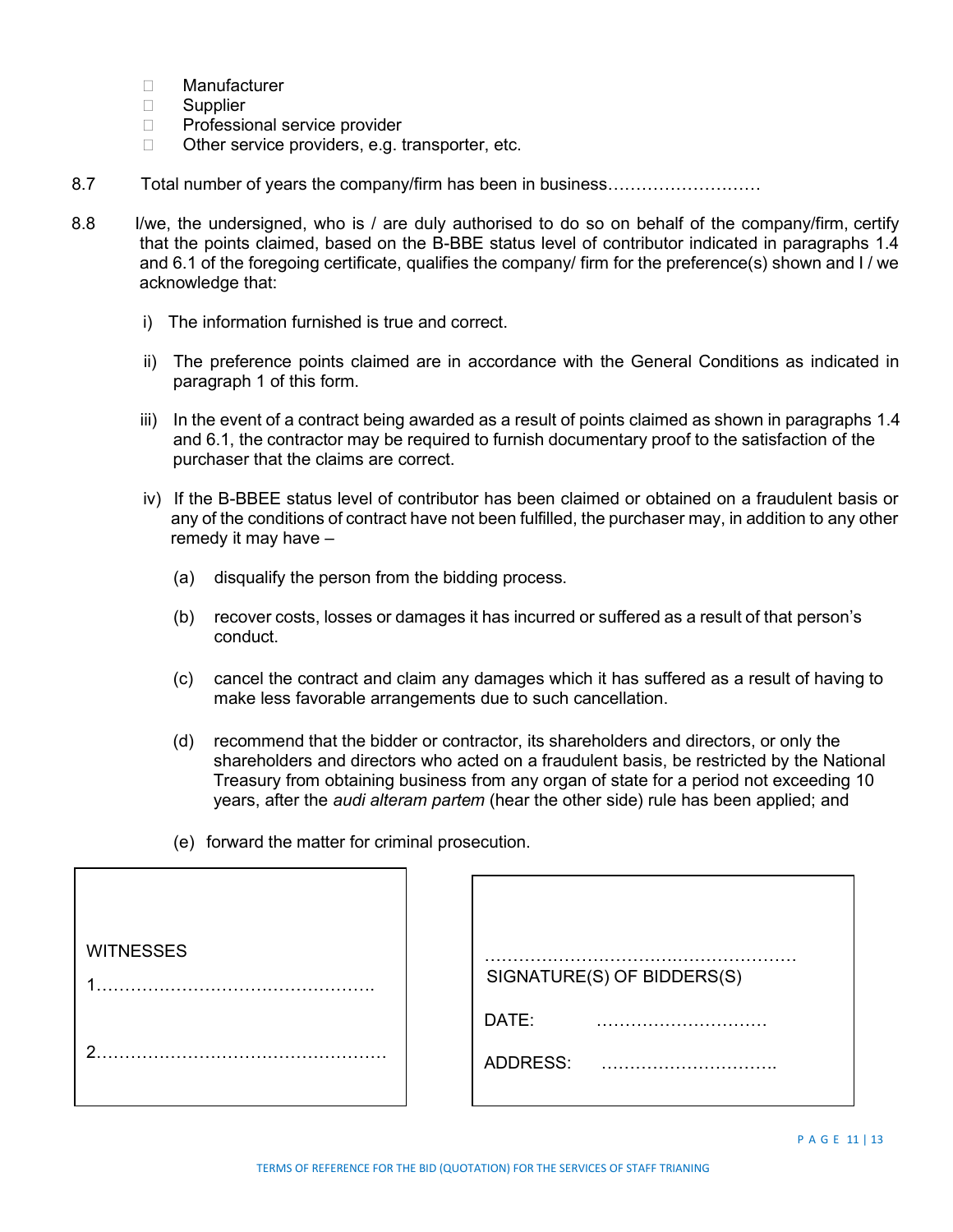#### **Addendum A.**

B-BBEE Level of Contribution certificate – original or certified copy.